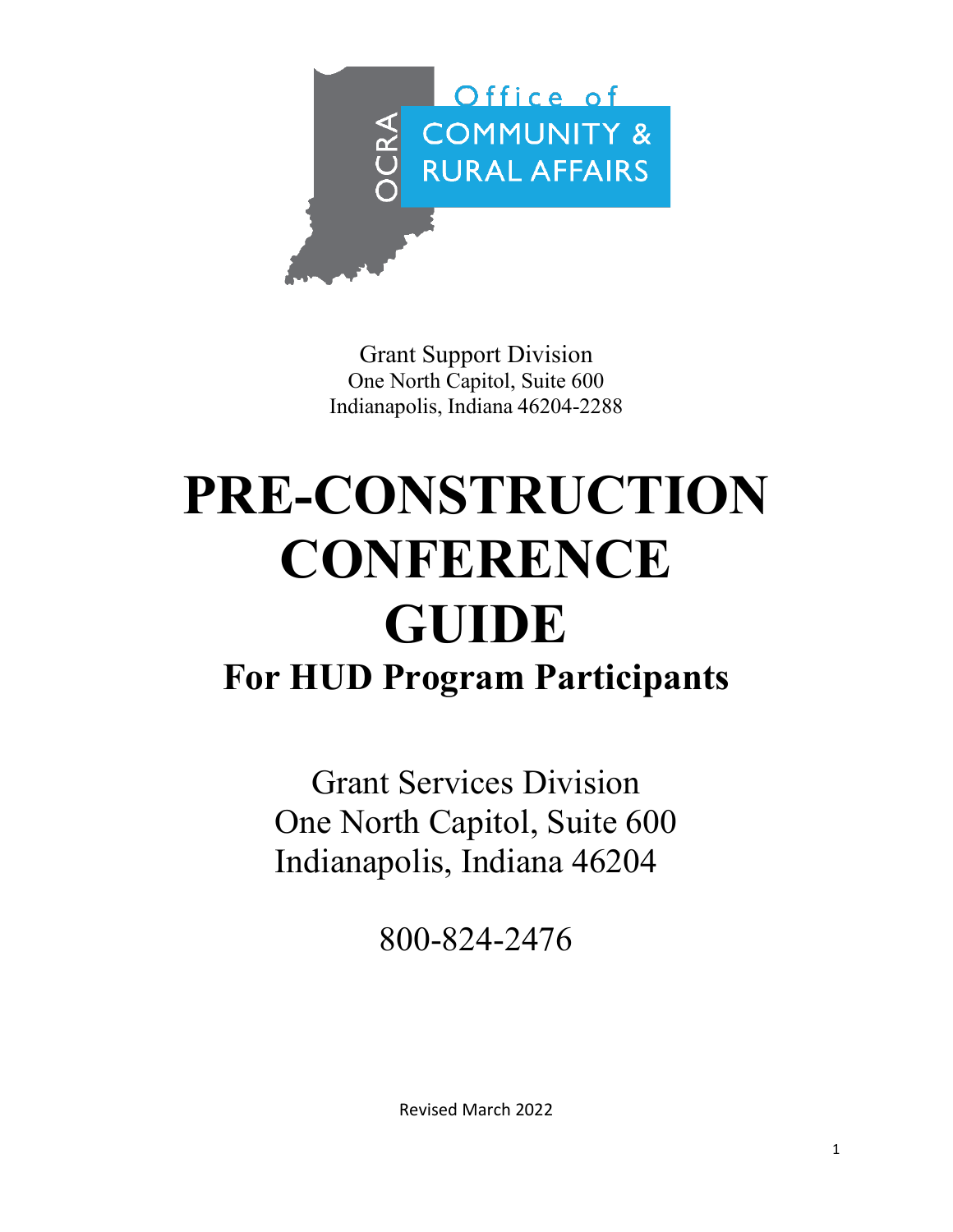| Grantee:                 | Grant #:  |
|--------------------------|-----------|
| <b>Project Title:</b>    | Location: |
| <b>Prime Contractor:</b> |           |

**This Preconstruction Conference is required because this project is wholly or partially funded with Community Development Block Grant dollars and is therefore subject to the following requirements.**

**Date of Preconstruction Conference:** 

OCRA requires that every Grantee engage a Certified Grant Administrator to oversee compliance with the federal requirements on the project on behalf of the Grantee and all parties are asked to cooperate fully with those requirements.

This Preconstruction Conference Guide is to clarify the applicable requirements for all parties who will perform work or services on the project. It does not alleviate any contracting party from other federal, state, or local requirements not addressed herein.

The principal contractor (prime or general contractor) is responsible for the full compliance of all employers (the contractor, subcontractors, and any lower-tier subcontractors) with labor standards provisions applicable to the project. Additional information is available to construction contractors in a booklet titled *Making Davis- Bacon Work, A Contractor's Guide to Prevailing Wage Requirements for Federally Assisted Construction Projects*. This information is available on the [U. S. Department of Housing and](https://www.hudexchange.info/resource/2541/making-davis-bacon-work-contractors-guide-prevailing-wage-requirements/) Urban [Development](https://www.hudexchange.info/resource/2541/making-davis-bacon-work-contractors-guide-prevailing-wage-requirements/) website or from the Grant Administrator for this project upon request.

Pursuant to Chapter 5, 5-4 of the *Labor Standards Administration and Basic Enforcement Handbook 1344.1 Rev 2*; "No contract may be awarded to any contractor that is debarred, suspended or otherwise ineligible to participate in Federal or Federally assisted contracts or programs. Any contract awarded to a prime contractor or subcontractor that is found to be ineligible for award must be terminated immediately." Prior to contract award prime contractors must be actively registered or seeking registration with SAM.gov to determine eligibility/debarment status.

Federal Construction Contract Provisions were included in the bid specifications for this project and must be included in all construction contracts, by attachment or by reference. Form HUD 4010, Federal Labor Standards Provisions, is a part of the Federal Construction Contract Provisions but may NOT be included in the contract by reference. That document must be physically attached to all construction contracts. By signing the contract, all prime contractors and subcontractors, including lower-tier subcontractors, acknowledge their understanding of the Federal Labor Standards Provisions and agreement to abide by the provisions of the document.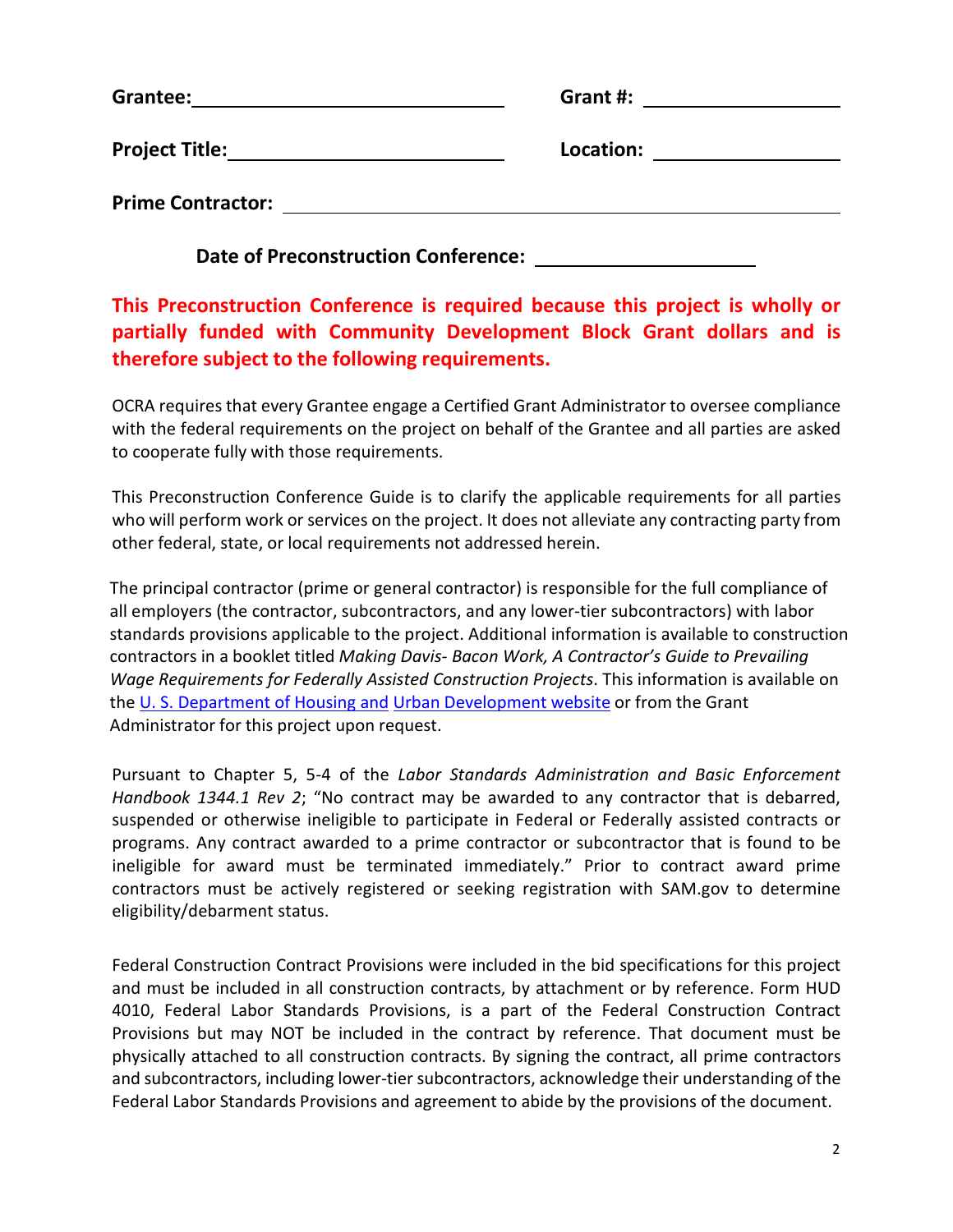A federal Prevailing Wage Determination has been assigned to this project based upon the type of construction to be completed and location of the job site. The Grant Administrator and the Engineer or Architect is responsible for providing the applicable wage decision to the prime contractor and it must be attached to the contract. It isthe responsibility of the prime contractor to provide a copy of that document to any subcontractors and attach it to all subcontracts, and it becomes the responsibility of any subcontractor to provide a copy of the wage decision and attach a copy of the document to any second or third tier subcontracts.

Each contractor should review the wage decision carefully before commencing work on the project to determine if the classification of workers required to complete the contract are listed for the county in which the work will take place. If a classification is omitted from the wage decision, the contractor must notify the Grant Administrator immediately in order that a conformance rate may be requested. The conformance rate will be submitted to HUD DOL by Grant Services and relayed to the Grant Administrator with the approval of HUD.

After reviewing the wage decision, each contractor and subcontractor must complete a "Wage/Fringe Benefit Certification", signed by an owner or officer of the company. This form will be provided by the Grant Administrator and must be submitted to Grant Services prior to any grant funds being expended.

The prime contractor is responsible for posting the applicable wage decision at the job site, in a place that is accessible to employees and enforcement officers. In addition, three posters are required to be posted in a visible area of the job site. Those posters include "Notice to All Employees," "IOSHA Safety and Health Protection on the Job" and "Employee Polygraph Protection Act" and will be provided by the Grant Administrator.

When work on the project begins, the Davis-Bacon and Related Acts require that workers receive **no less** than the prevailing wage rate plus fringe benefits, assigned by the U. S. Department of Labor and listed in the applicable wage decision assigned to this project, for the category of work which the employee performs. Payment in full must be paid at least once a week for all hours worked on the project during the pay period. Only deductions required by federal or state law or approved by the employee (such as health insurance) or court ordered (child support or garnishment) may be withheld from an employee's gross pay.

If fringe benefits are paid to an approved bona-fide fringe benefit plan, verification of those payments as well as a list of those employees covered must be provided to the Grant Administrator. The contractor must also provide a detailed calculation of how the fringe benefit hourly credit was determined.

If no fringe benefit package is provided by the contractor, the fringe benefit stated on the wage decision for that classification of work must be included in the hourly rate.

Overtime must be paid for any hours worked after 40 per week. If the overtime hours are worked on this federally assisted project, the wage rate shall be paid at 1.5 times the amount listed plus the hourly fringe benefit paid at straight time for every hour worked.

Certified Payroll Reports must be submitted to the Grant Administrator, on behalf of the Grantee,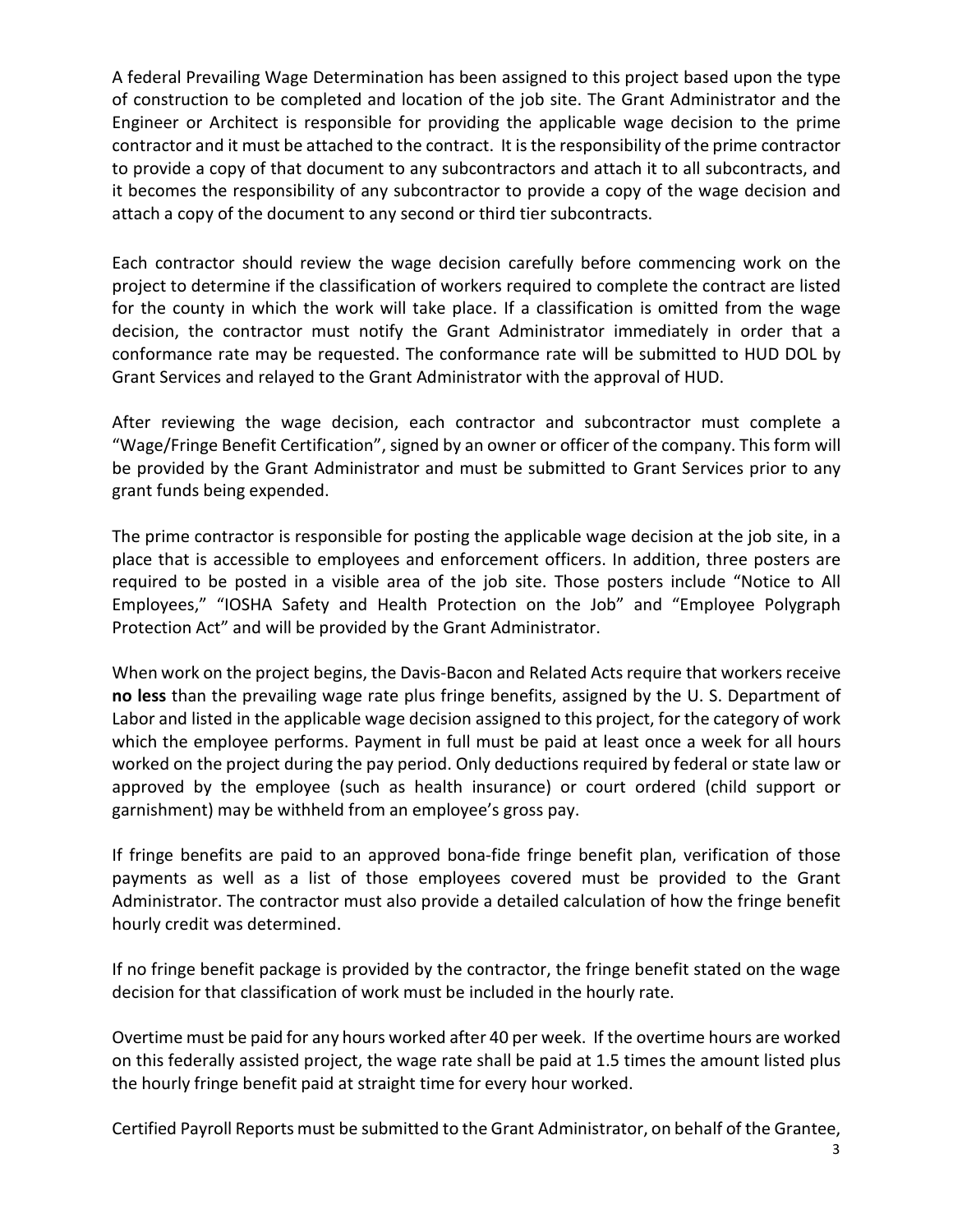no less often than weekly. Contractors may use the WH-347 provided by the U. S. Department of Labor and included in the Federal Construction Contract Provisions or may use a computergenerated payroll as long as it includes all of the required information. Regardless of what type of Certified Payroll Report is submitted, it must include the Statement of Compliance (same as the reverse side of the WH-347) signed by an owner or officer of the company.

The Prime Contractor is responsible for obtaining and reviewing all payrolls before submitting them to the Grant Administrator. Subcontractors are to go through the Prime Contractor to submit their payrolls and request any information relative to the project. Lower-tier Subcontractors should go through the respective Subcontractor with whom they have a contractual agreement.

The Prime Contractor is responsible for the correctness and timely submission of all subcontractors' payrolls and is liable for violations or underpayments to workers by subcontractors. If violations or underpayments occur, payment to the Prime Contractor may be delayed until compliance is achieved.

In addition to examination of Certified Payroll Reports and fringe benefit plans, the Grant Administrator must conduct on-site employee interviews which include taking written statements from the employees and documenting observations of what type of work the employee was engaged in when approached for the interview. Contractors and subcontractors must not prohibit their employees from being interviewed or remove the employee from the work site in an effort to obstruct their availability to be interviewed.

Apprentices may perform work on the project and be paid *less than* the prevailing wage rate for the classification of work they are performing ONLY IF the contractor has provided documentation to the Grant Administrator that the Apprentice is individually registered in an apprenticeship program approved by the U. S. Department of Labor or Bureau of Apprenticeship and Training (BAT) recognized State Apprenticeship Agency (SAC). Documentation required isa "Certificate of Enrollment" from the approved Apprenticeship program which lists the apprentice's name, date of enrollment and percentage of the Journeyman's wages that are due the employee.

An approved Apprenticeship Program will state the proportion of apprentices the contractor can have working on the project based upon the size of his entire workforce. The number of Apprentices being utilized may **never** exceed the ratio of apprentice to journeyman identified by the approved Apprenticeship Program. If more than the allowable number of apprentices are utilized, those in excess of the allowable amount must be paid the full journeyman's wage rates and fringe benefits listed on the applicable wage decision. If there is no journeyman onsite while apprentices are conducting work, apprentices will be paid the full journeyman's wage.

Failure, by any employer, to submit the required records or make them available or to permit onsite employee interviews may, after written notice to the contractor, cause a suspension of any further payment, advance or guarantee of funds. In addition, failure to submit records on request or make them available may be grounds for debarment action pursuant to 29 CFR 5.12.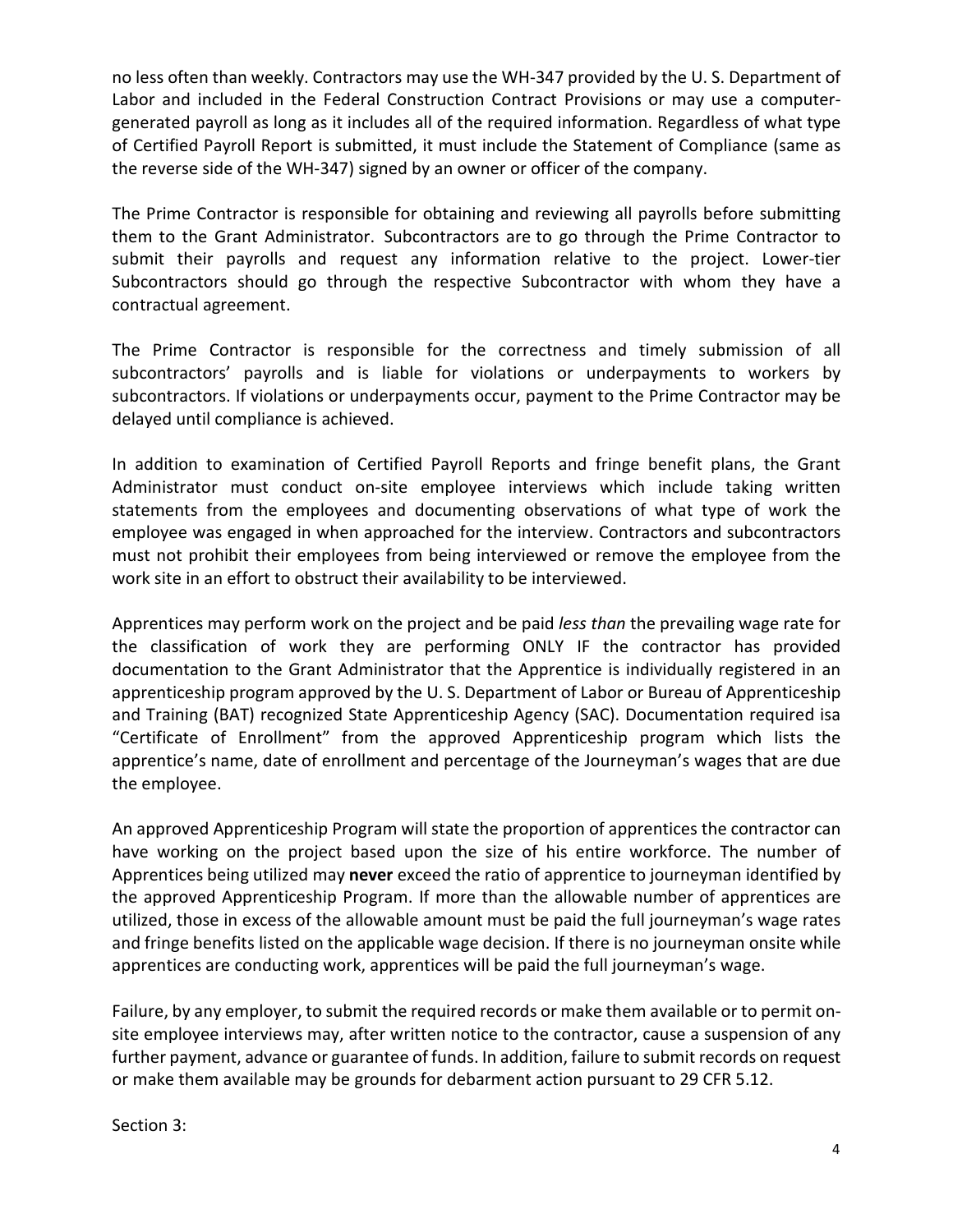When it is determined that additional employees are needed to complete a contract, **stringent** regulations apply and all parties assume an important role in ensuring compliance.

Prior to Start of Construction, the Civil Rights/Section 3 Officer must place Section 3 Posters, providing the type and location of the project, and contact information that Section 3 residents and businesses may use to request additional information regarding Section 3 opportunities at the nearest Work One Office, (find location and contact person at in.gov/dwd/WorkOne.) The 11 x 14 Posters may be sent to Work One via electronic mail if desired. Posters should also be placed in local government offices, Post Office, Library, public housing developments or such other public place that Section 3 Residents may have the opportunity to observe the Posters.

Civil Rights/Section 3 Officer responsibilities:

- Post Section 3 Posters at local government offices, Work One offices, library, grocery stores or any other place frequently visited by the public. The nearest Work One office and contact person may be located at [in.gov/dwd/WorkOne/.](http://www.in.gov/dwd/WorkOne/) Posters may be sent to the Work One office via electronic mail if desired.
- The Civil Rights/Section 3 Officer must maintain a list of names and contact information of persons who express an interest in obtaining employment or subcontracts under Section 3 guidelines and provide that information to the prime contractor or any subcontractors working on the federally assisted project as jobs, training or subcontracting opportunities become available.

Contractor responsibilities:

- The prime contractor and any subcontractors who are subject to Section 3 must submit a list of current employees to the Civil Rights/Section 3 Officer prior to beginning construction. Another list of employees will be required when their contract work is completed to verify new hires during the construction period.
- The prime contractor and any subcontractors who work on the project must place their job openings on Indiana Career Connect (ICC) at [www.indianacareerconnect.com/.](http://www.indianacareerconnect.com/) In addition, all contractors and subcontractors mustsearch ICC for candidates that meet the requirements of the open position and contact the appropriate regional Work One office to coordinate with the regional provider to help in filling open positions. At such time as the vacant position is filled, the contractor or subcontractor must advise Indiana Career Connect that the position is no longer available.
- Must advise the Civil Rights/Section 3 Officer of any job openings and obtain a list of contact information for any potential Section 3 employee or businesses that have contacted the Civil Rights/Section 3 Officer;
- Must give first consideration to Section 3 Employees or Section 3 Businesses and document reasons why Section 3 Employee or Business was not selected, if applicable;
- Is not required to hire any person who is not qualified to perform the work required;
- May not employ any person under the age of 16 years old;
- May not enter into a subcontract with any party who is suspended or debarred from participation in federally assisted projects.